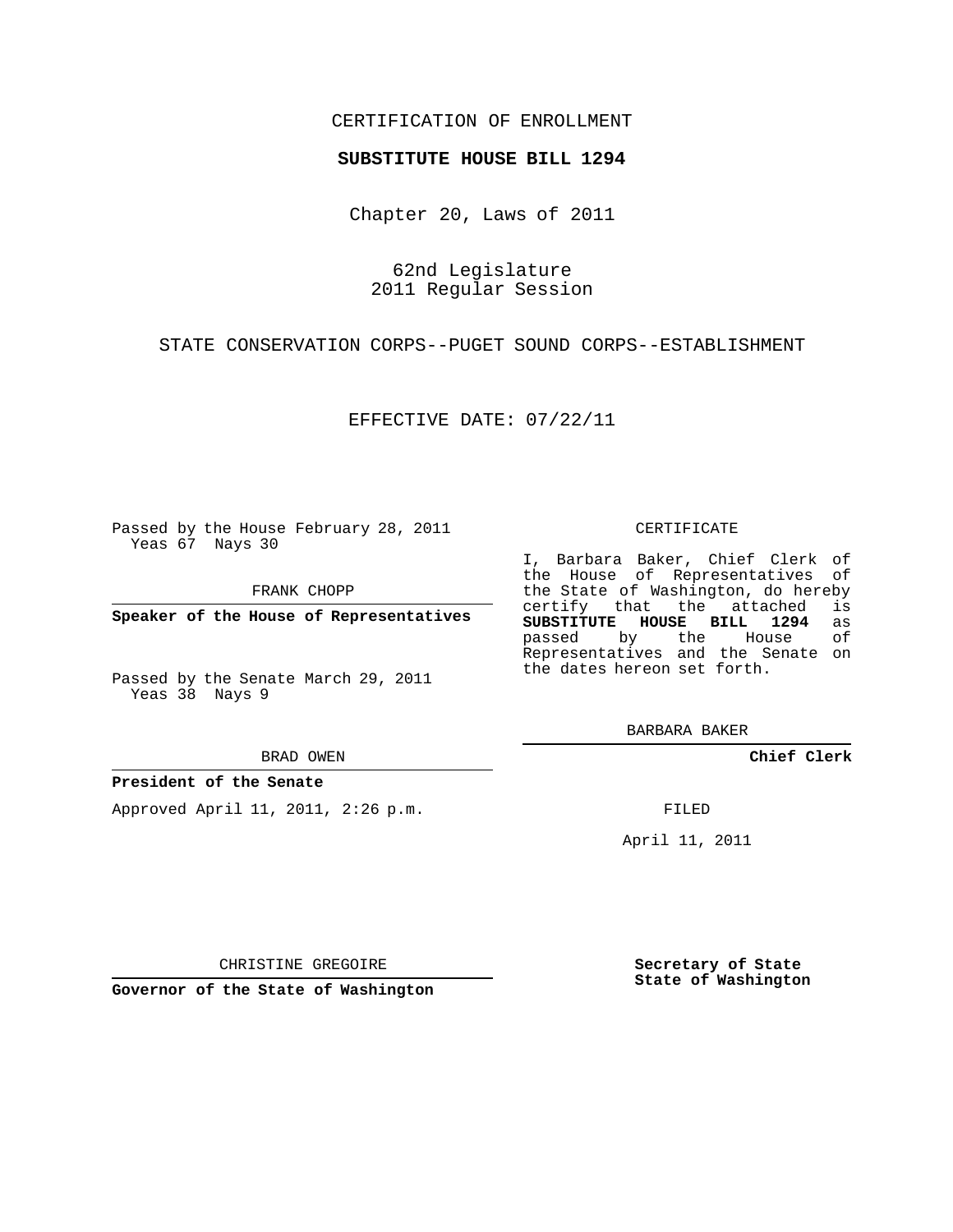# **SUBSTITUTE HOUSE BILL 1294** \_\_\_\_\_\_\_\_\_\_\_\_\_\_\_\_\_\_\_\_\_\_\_\_\_\_\_\_\_\_\_\_\_\_\_\_\_\_\_\_\_\_\_\_\_

\_\_\_\_\_\_\_\_\_\_\_\_\_\_\_\_\_\_\_\_\_\_\_\_\_\_\_\_\_\_\_\_\_\_\_\_\_\_\_\_\_\_\_\_\_

Passed Legislature - 2011 Regular Session

## **State of Washington 62nd Legislature 2011 Regular Session**

**By** House Environment (originally sponsored by Representatives Tharinger, Warnick, Seaquist, Finn, Smith, Upthegrove, Springer, Dunshee, Orcutt, Hudgins, Reykdal, Rolfes, Hunt, Moscoso, Green,<br>McCoy, Morris, Frockt, Ryu, Jinkins, Fitzgibbon, Sells, Blake, McCoy, Morris, Frockt, Ryu, Jinkins, Fitzgibbon, Appleton, Liias, Maxwell, Kenney, Carlyle, Hope, and Billig; by request of Commissioner of Public Lands and Department of Ecology)

READ FIRST TIME 02/08/11.

 AN ACT Relating to establishing the Puget Sound corps while reforming the state's conservation corps programs; amending RCW 43.220.020, 43.220.060, 43.220.070, 43.220.170, 43.220.231, 43.220.250, 43.60A.152, and 79A.05.545; reenacting and amending RCW 43.220.040 and 77.85.130; adding new sections to chapter 43.220 RCW; adding a new section to chapter 43.30 RCW; adding a new section to chapter 77.12 RCW; creating new sections; and repealing RCW 43.220.010, 43.220.030, 43.220.080, 43.220.090, 43.220.120, 43.220.130, 43.220.160, 43.220.180, 43.220.190, 43.220.210, 79A.05.500, 79A.05.505, 79A.05.510, 79A.05.515, 79A.05.520, 79A.05.525, 79A.05.530, 79A.05.535, and 79A.05.540.

11 BE IT ENACTED BY THE LEGISLATURE OF THE STATE OF WASHINGTON:

 NEW SECTION. **Sec. 1.** (1) The legislature finds that the Washington conservation corps, the veterans conservation corps, and other state and nonprofit service corps contribute significantly to the priorities of state government to protect natural resources, including Puget Sound, while providing meaningful work experience for the state's youth, veterans, unemployed, and under-employed workforces.

18 (2) The legislature further finds that the long-term health of the 19 economy of Washington depends on the sustainable management of its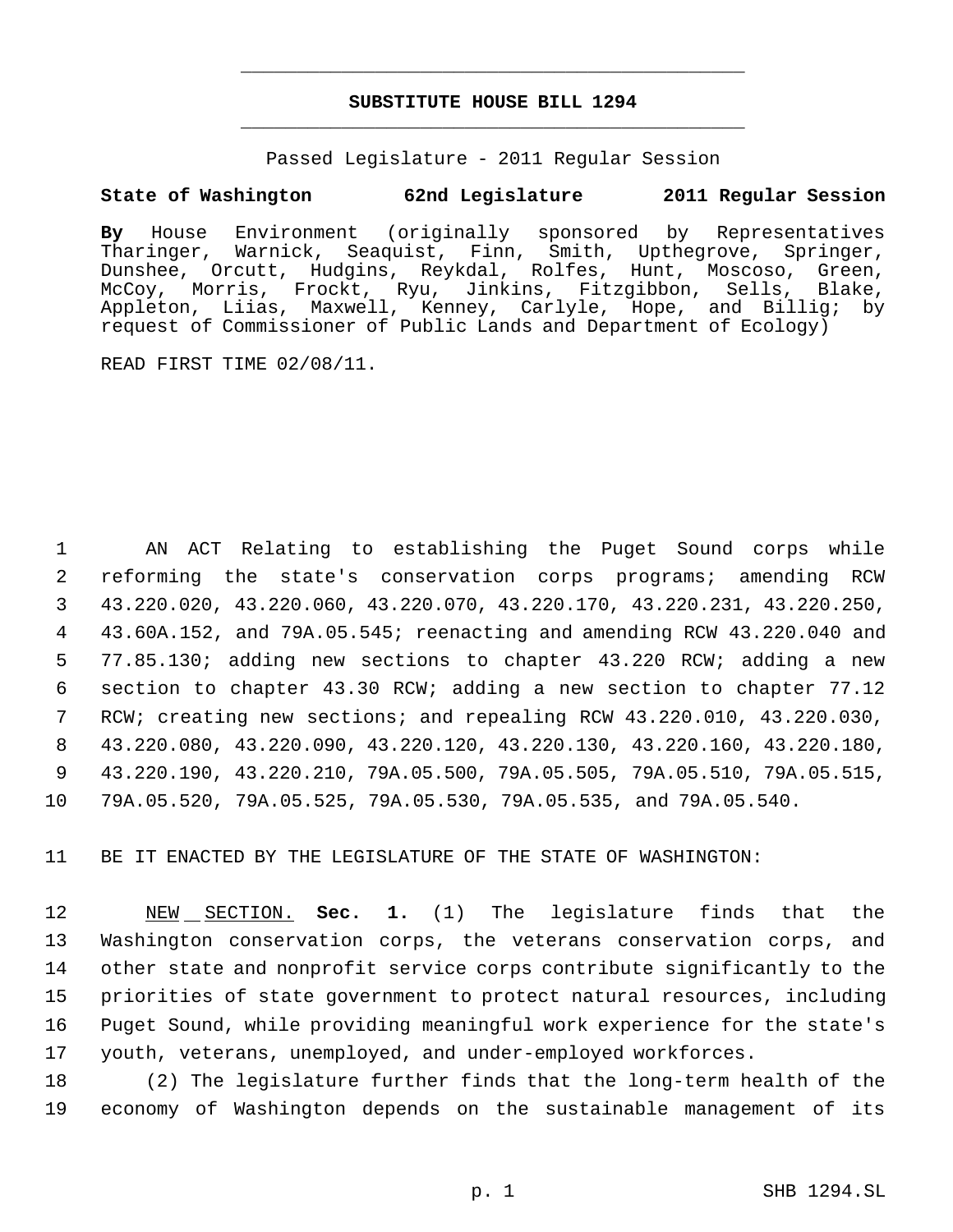natural resources and that the livelihoods and revenues produced by Washington's forests, agricultural lands, estuaries, waterways, and watersheds would be enhanced by targeted, streamlined, and prioritized investments in clean water and habitat restoration.

 (3) The legislature further finds that it is important to stretch limited public resources to advance the state's natural resource management priorities. Transformation of natural resource management and service delivery, including the creation of strategic partnerships among agencies and nongovernmental partners, will increase the efficiency and effectiveness of the expenditure of federal, state, and local funds for clean water and habitat rehabilitation projects.

 (4) The legislature further finds that there are efficiencies to be gained by streamlining how the various conservation corps are administered, managed, funded, and deployed by the natural resources agencies. There are further efficiencies to be gained through coordinating the conservation corps with other state service corps programs, recruitment activities, and through public-private partnerships.

 (5) The legislature further finds that the state should seek to expand the conservation corps in all areas of the state, deploying the corps to work on projects that advance established priorities including, but not limited to, the cleanup and rehabilitation of the Puget Sound ecosystem, oil spill response and cleanup, salmon recovery, and the reduction of wildfire and forest health hazards statewide.

 (6) The legislature further finds that individuals with developmental disabilities would benefit from experiencing a meaningful work experience, and learning the value of labor and of membership in a productive society. As such, the legislature urges state agencies that are participating in the Washington conservation corps program to consider for enrollment in the program individuals with developmental disabilities, as defined in RCW 71A.10.020.

 (7)(a) Therefore, it is the intent of the legislature to maintain the conservation corps statewide, to collaborate with the veterans conservation corps, to establish the Puget Sound corps, to streamline how government administers and manages the state's conservation corps to more efficiently expend the state's resources toward priority outcomes, including the recovery of the Puget Sound ecosystem to health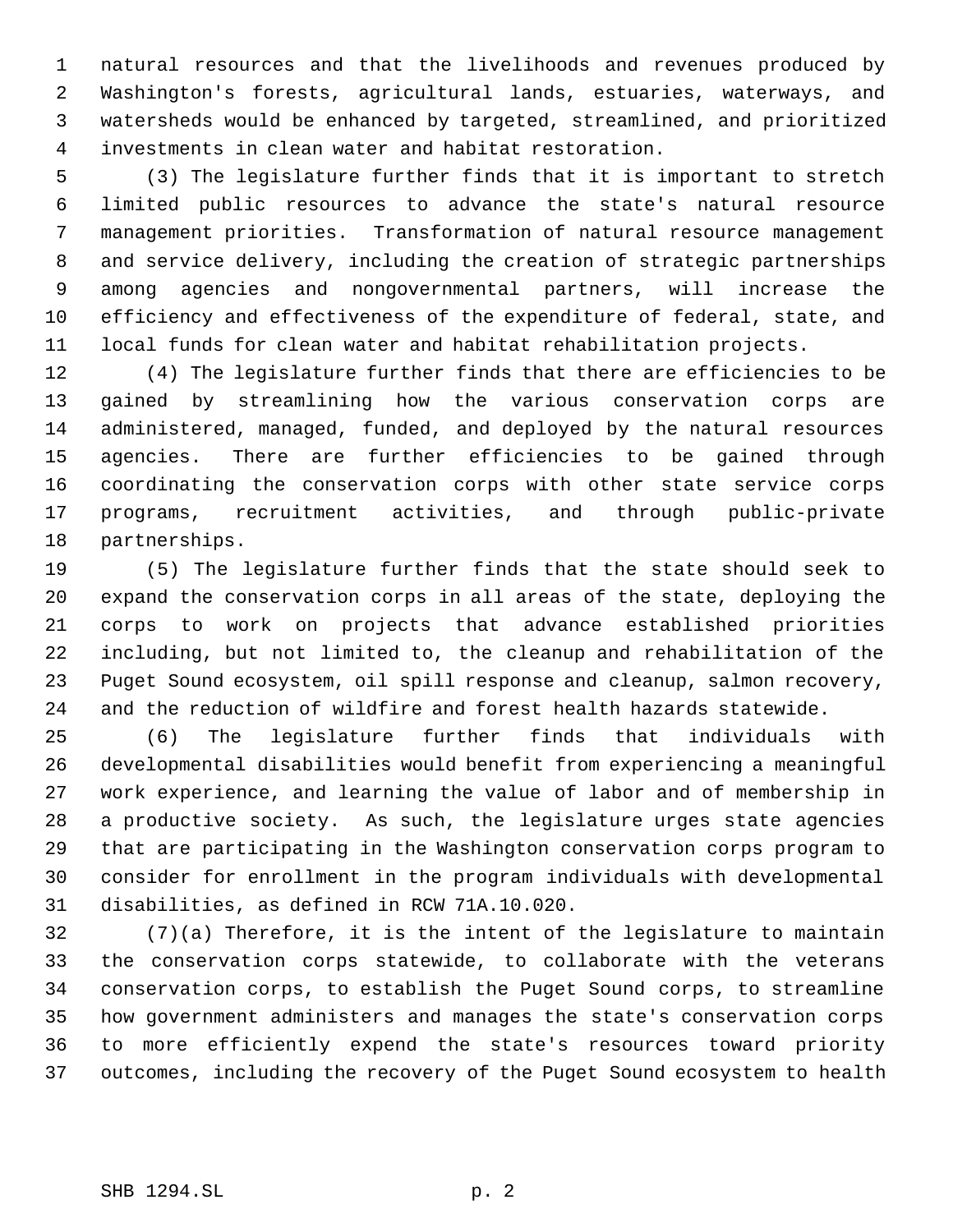by 2020, to increase opportunities for meaningful work experience, and to authorize public-private partnerships as a key element of corps activities.

 (b) It is also the intent of the legislature to integrate into the Puget Sound corps the therapeutic and reintegration intent of the veterans conservation corps for veterans involved in the Puget Sound corps.

 **Sec. 2.** RCW 43.220.020 and 1999 c 280 s 1 are each amended to read as follows:

10  $(1)$  The Washington conservation corps is ((hereby)) created(( $\frac{1}{1}$  to 11 be implemented by)). The ((following state departments: The employment 12 security department, the)) department of ecology((, the department of 13 fish and wildlife, the department of natural resources, and the state 14 parks-and-recreation-commission)) must administer the corps as a 15 partnership with the departments of natural resources and fish and 16 wildlife, the state parks and recreation commission, and when 17 appropriate, other agencies and nonprofit organizations to advance the program goals outlined in section 5 of this act.

19 (2) The Puget Sound corps is created as a distinct program within the Washington conservation corps focused on the implementation of the specific program goals outlined in section 5 of this act.

 NEW SECTION. **Sec. 3.** It is the intent of this act to centralize the administration of the Washington conservation corps, which was previously administered by the departments of ecology, natural resources, and fish and wildlife and the state parks and recreation commission, into the department of ecology. This act is prospective only, and any grant awards or conservation corps crew or individual placements finalized by other agencies or partners prior to the effective date of this section remain unaffected by this act.

 **Sec. 4.** RCW 43.220.040 and 1999 c 280 s 3 and 1999 c 151 s 1301 are each reenacted and amended to read as follows:

32 ((Unless the context clearly requires otherwise,)) The definitions in this section apply throughout this chapter unless the context 34 clearly requires otherwise.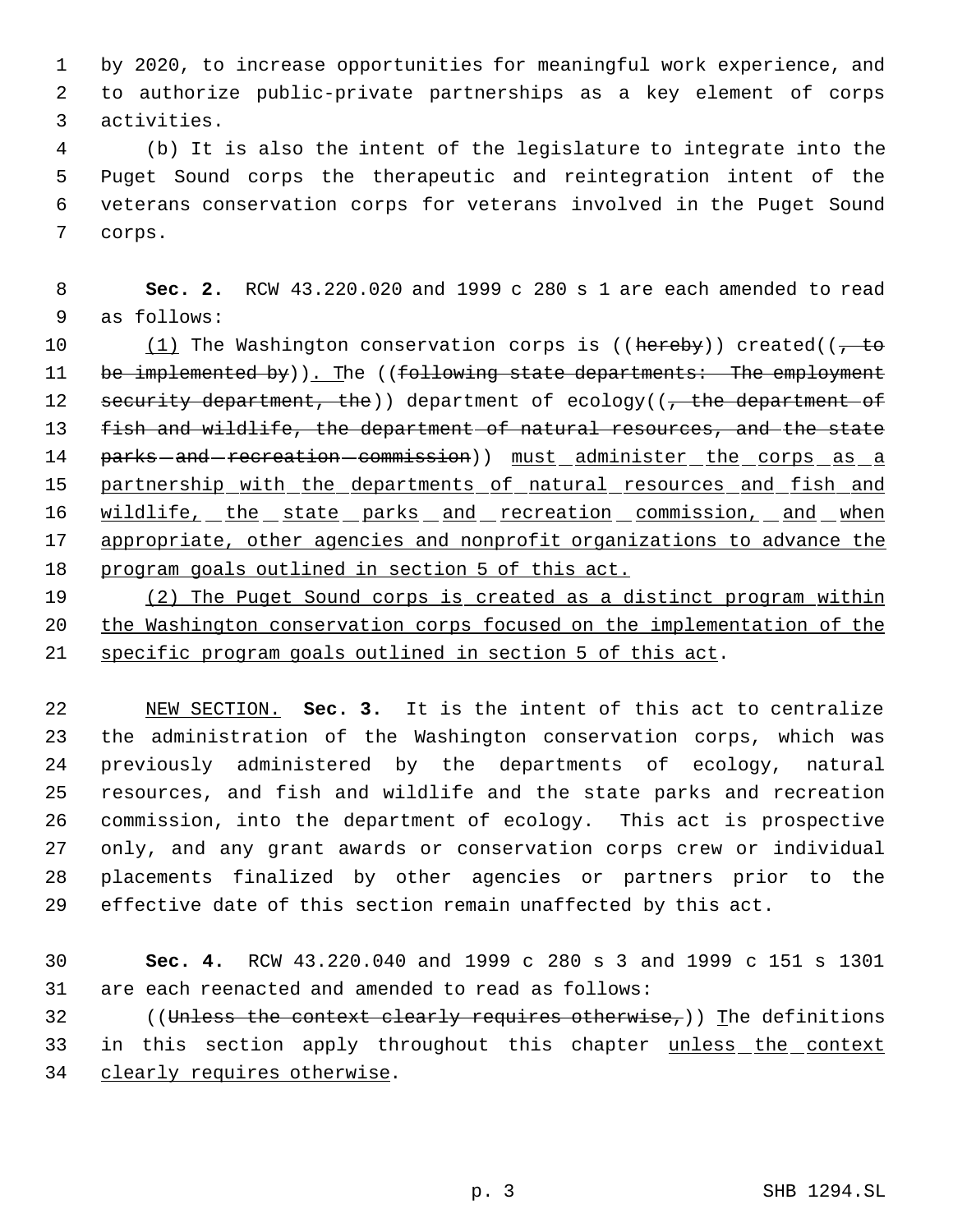(1) "Public lands" means any lands or waters, or interests therein, owned or administered by any agency or instrumentality of the state, federal, or local government.

 (2) "Corps" means the Washington conservation corps, including the 5 Puget Sound corps.

 (3) "Corps member" means an individual enrolled in the Washington conservation corps.

 (4) "Corps member leaders" or "specialists" means members of the corps who serve in leadership or training capacities or who provide specialized services other than or in addition to the types of work and services that are performed by the corps members in general.

 (5) "Crew supervisor" means temporary, project, or permanent state employees who supervise corps members and coordinate work project design and completion.

15 (6) (("Distressed - area" - has - the - meaning - as - defined - in - RCW 16 43.168.020.)) "Department" means the department of ecology.

 (7) "Agency administrative costs" means indirect expenses such as personnel, payroll, contract administration, fiscal services, and other overhead costs.

 (8) "Program support costs" include, but are not limited to, 21 program planning, development of reports, job and career training, 22 uniforms and equipment, and standard office space and utilities. 23 Program support costs do not include direct scheduling and supervision of corps members.

 NEW SECTION. **Sec. 5.** A new section is added to chapter 43.220 RCW to read as follows:

 (1) The corps shall be organized and managed to complete projects with fee-for-service work crews that meet goals associated with the protection, promotion, enhancement, or rehabilitation of the following:

(a) Public lands;

- (b) State natural resources;
- (c) Water quality;
- (d) Watershed health;
- (e) Fish and wildlife;
- (f) Habitat;
- (g) Outdoor recreation;
- (h) Forest health;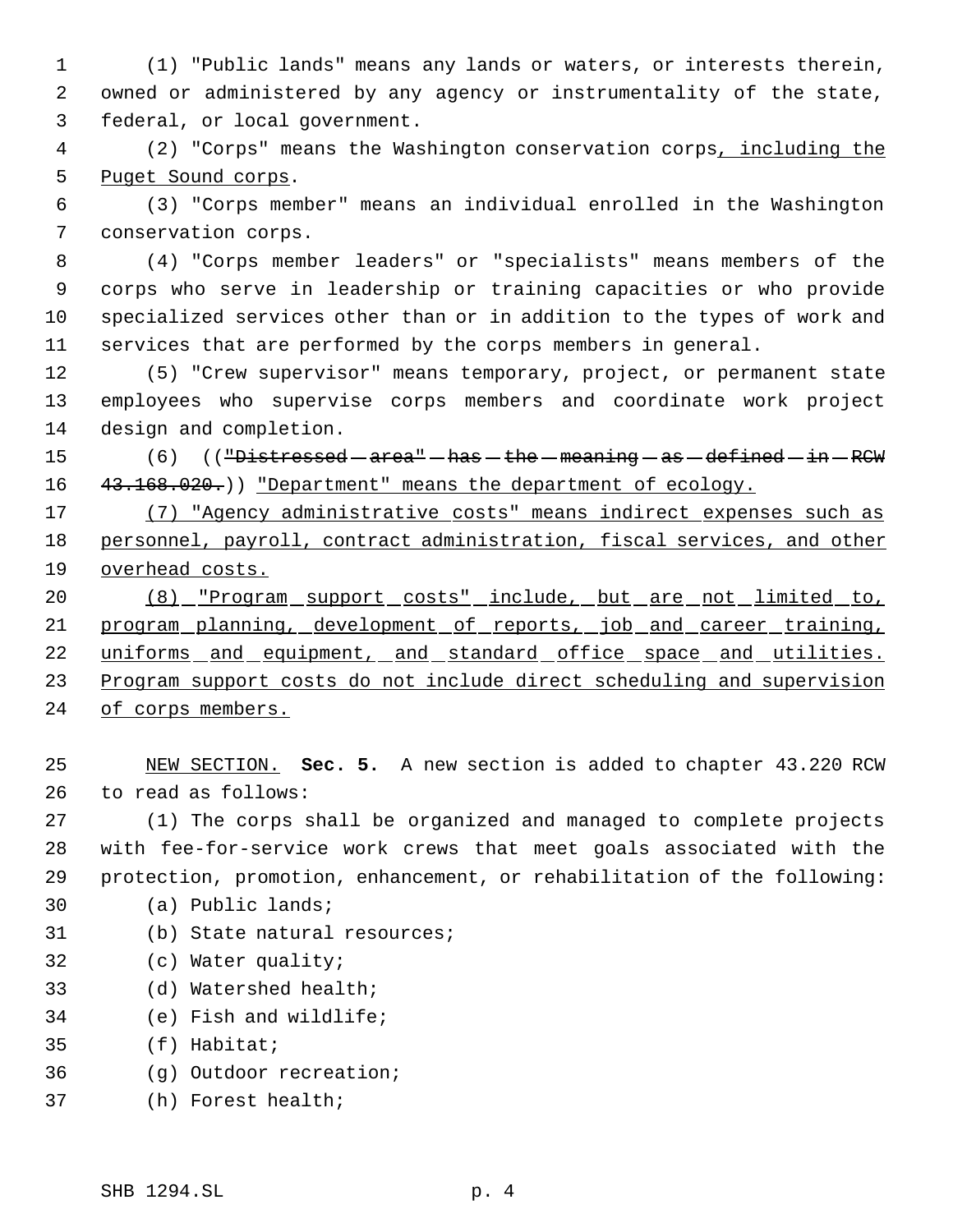(i) Wildfire risk reduction; and

(j) State historic sites.

 (2) In addition to the project goals outlined in subsection (1) of this section, the Puget Sound corps shall seek to deploy corps members with the specific goal of participating in the recovery of the Puget Sound ecosystem. The resources of the Puget Sound corps must be prioritized, when practicable, to focus on the following when located within the Puget Sound basin:

 (a) Projects identified in, or consistent with, the action agenda developed by the Puget Sound partnership in chapter 90.71 RCW;

(b) Projects located on public lands;

(c) Habitat enhancement and rehabilitation projects; and

(d) Education and stewardship projects.

 (3) Both the corps and the Puget Sound corps shall give preference to projects that satisfy the goals identified in this section and that:

(a) Will provide long-term benefits to the public;

 (b) Will provide productive training and work experiences to the corps members involved;

 (c) Expands or integrates training programs or career development 20 opportunities for corps members;

- (d) May result in payments to the state for services performed; and
- (e) Can be promptly completed.

 **Sec. 6.** RCW 43.220.060 and 1999 c 280 s 4 are each amended to read as follows:

25 (1) ((<del>Each state department identified in RCW 43.220.020</del>)) The 26 department shall have the following powers and duties ((to carry out 27 its functions relative to)) as necessary to administer the Washington conservation corps:

 (a) Recruiting and employing staff, corps members, corps member leaders, and specialists consistent with RCW 43.220.070;

 (b) Serving as the corps' central application recipient for grants from federal service projects and service organizations;

 (c) Executing agreements for furnishing the services of the corps to carry out conservation corps programs to any federal, state, or local public agency, any local organization as specified in this 36 chapter ((in-concern)) that operates consistent with the overall objectives of the conservation corps;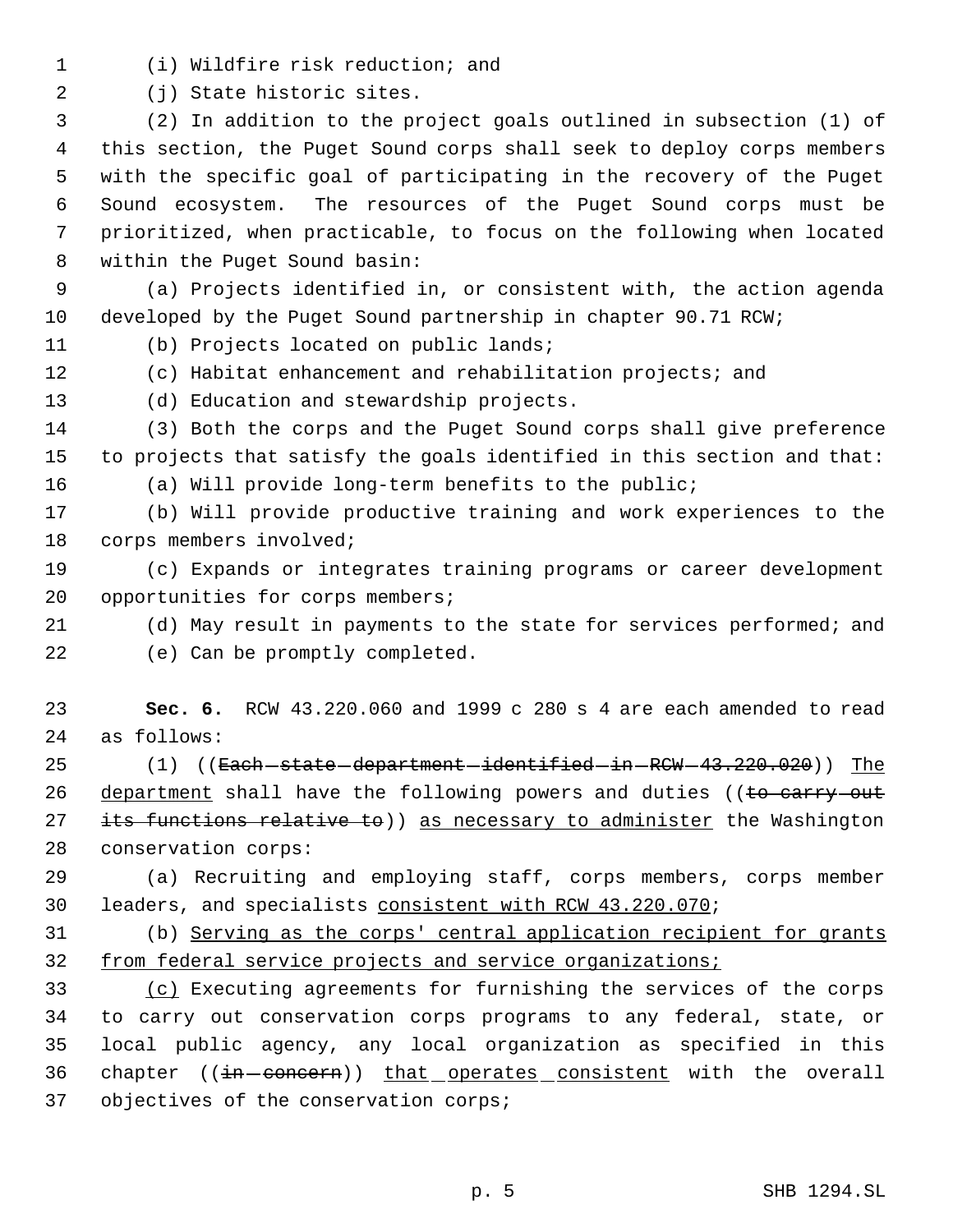$1$  (( $\langle e \rangle$ )) (d) Applying for and accepting grants or contributions of 2 funds from ((any private source)) the federal government, other public 3 sources, or private funding sources for conservation corps projects 4 and, when possible, other projects specifically targeted at Puget Sound 5 recovery that can be accomplished with fee-for-service labor from the 6 Puget Sound corps. Application priority must be given to funding 7 sources only available to state agencies;

8  $($   $( $d$ )$  - Determining - a - preference - for - those - projects - which - will 9 provide-long-term-benefits-to-the-public, will provide productive 10 training and work experiences to the members involved, will be labor-11 intensive, may result in payments to the state for services performed, 12 and can be promptly completed; and

13 (e) Entering into agreements with community colleges within the 14 state's community and technical college system and other educational 15 institutions - or -independent - nonprofit - agencies - to - provide - special 16 education in basic skills, including reading, writing, and mathematics 17 for those conservation corps members who may benefit by participation 18 in such classes. Classes shall be scheduled after corps working hours. 19 Participation-by-members-is-not-mandatory-but-shall-be-strongly 20 encouraged. The participation shall be a primary factor in determining 21 whether the opportunity for corps membership beyond one year shall be 22 offered. Instruction related to the specific role of the department in 23 resource-conservation-shall-also-be-offered,-either-in-a-classroom 24 setting or as is otherwise appropriate)) (e) Establishing consistent 25 work standards and placement and evaluation procedures of corps 26 programs; and

27 (f) Selecting, reviewing, approving, and evaluating the success of 28 corps projects.

29 (2) The department may partner with any other state agencies, local 30 institutions, nonprofit organizations, or nonprofit service corps 31 organizations in the administration of the corps. However, when 32 partnering with the Washington department of veterans affairs, 33 participation criteria and other administrative decisions affecting 34 participants in the veterans conservation corps created under chapter 35 43.60A RCW are to be determined by the Washington department of 36 veterans affairs. Other state agencies may maintain a coordinator for 37 the purposes of partnering with the department and the corps.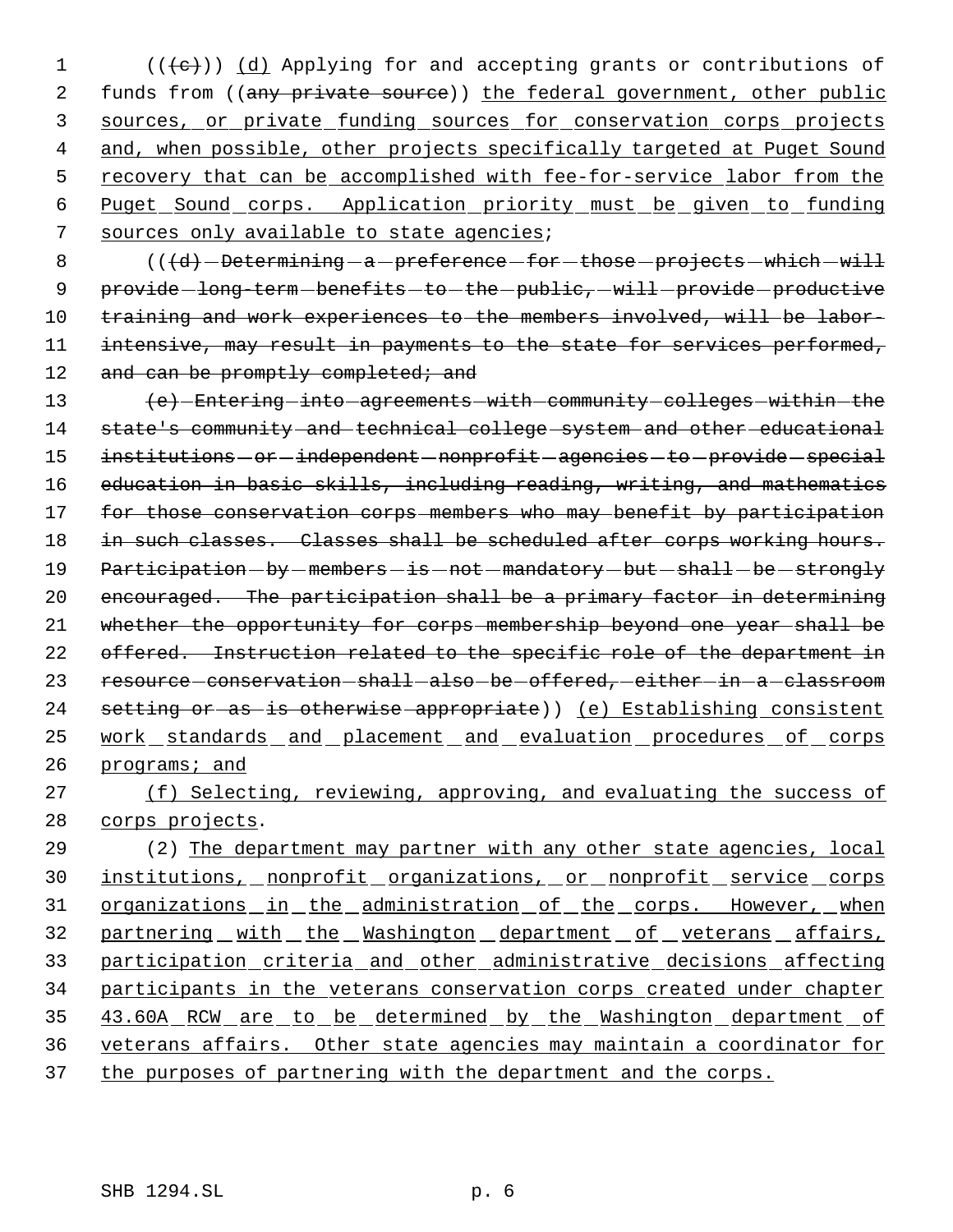(3) If deemed practicable, the department shall work with the state board for community and technical colleges created in RCW 28B.50.050 to align the conservation corps program with optional career pathways for participants that may provide instruction in basic skills in addition to the appropriate technical training.

 $\frac{(4)}{10}$  The assignment of corps members shall not result in the displacement of currently employed workers, including partial displacement such as reduction in hours of nonovertime work, wages, or 9 other employment benefits. ((Supervising)) Agencies that participate in the program may not terminate, lay-off, or reduce the working hours of any employee for the purpose of using a corps member with available funds. In circumstances where substantial efficiencies or a public 13 purpose may result, ((supervising)) participating agencies may use corps members to carry out essential agency work or contractual functions without displacing current employees.

 $((+3))$  (5) Facilities, supplies, motor vehicles, instruments, and 17 tools of ((the supervising agency)) participating agencies shall be made available for use by the conservation corps to the extent that such use does not conflict with the normal duties of the agency. The agency may purchase, rent, or otherwise acquire other necessary tools, facilities, supplies, and instruments.

22 **Sec. 7.** RCW 43.220.070 and 1999 c 280 s 5 are each amended to read 23 as follows:

 (1)(a) Except as otherwise provided in this section, conservation 25 corps members ((shall)) must be unemployed or underemployed residents of the state between eighteen and twenty-five years of age at the time of enrollment who are citizens or lawful permanent residents of the United States.

29 (b) The age requirements may be waived for corps leaders  $((and))_+$ 30 veterans, specialists with special leadership or occupational skills ( $\left(i+1\right)$ 31 such-members-shall-be-given-special-responsibility-for-providing 32 leadership,  $-$  character  $-$  development,  $-$  and  $-$  sense  $-$  of  $-$  community 33 responsibility to the corps members, groups, and work crews to which 34 they - are - assigned. The - upper - age - requirement - may - be - waived - for 35 residents - who - have)), and participants with a sensory or mental 36 handicap. ((Special-effort-shall-be-made-to-recruit-minority-and 37 disadvantaged-youth-who-meet-selection-criteria-of-the-conservation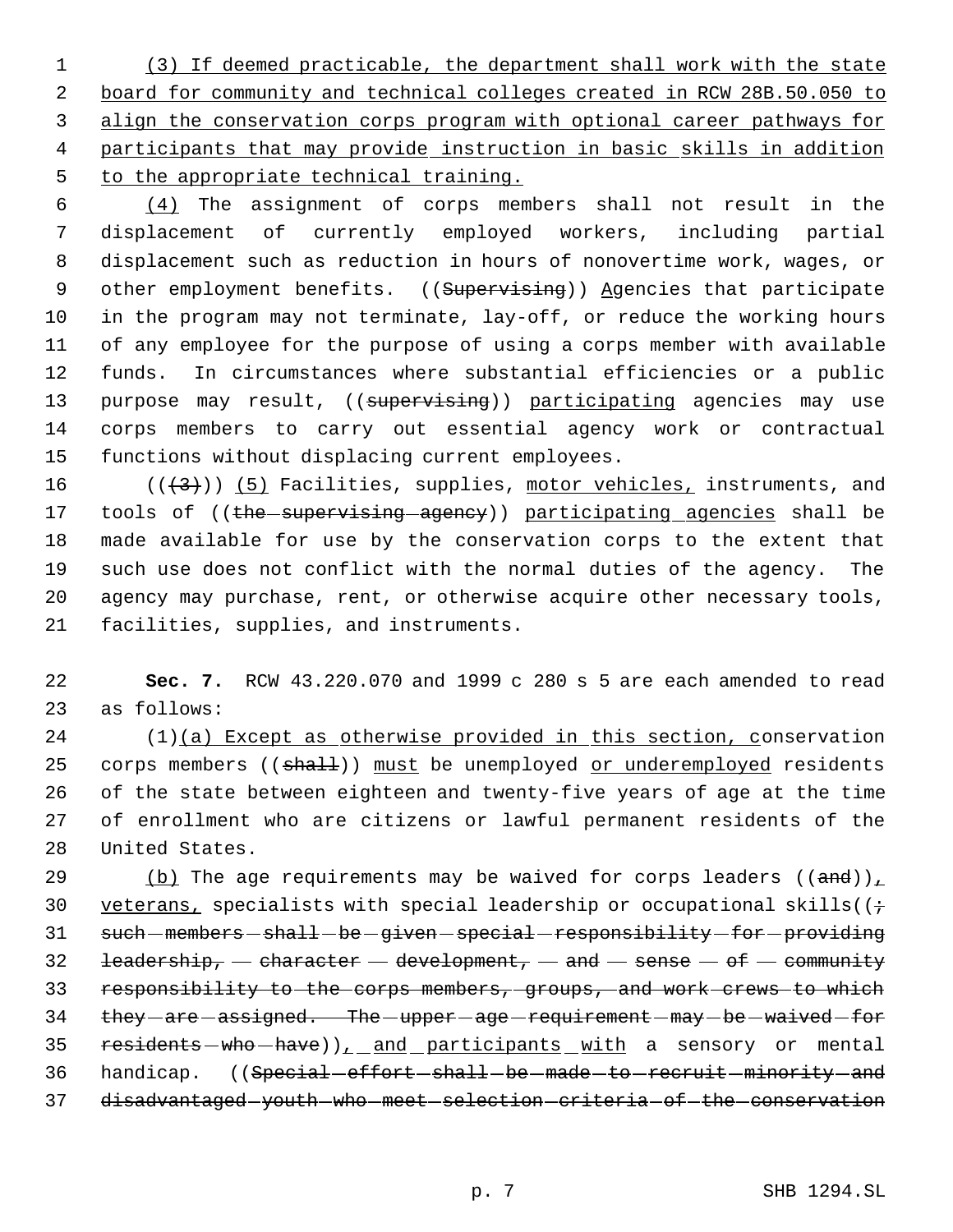corps. Preference shall be given to youths residing in areas, both  $urban - and -rural, -in - which - there - exists - substantial -unemblovment$ exceeding the state average unemployment rate.

 $\left\{4\right\}$   $\left\{2\right\}$  - The - legislature - finds - that - people - with - developmental 5 disabilities  $-$  would  $-$  benefit  $-$  from  $-$  experiencing  $-$  a  $-$  meaningful  $-$  work 6 experience, and learning the value of labor and of membership in a productive society.

 The legislature urges state agencies that are participating in the Washington conservation corps program to consider for enrollment in the program people who have developmental disabilities, as defined in RCW  $11 \quad 71 \text{A}$ ,  $10 \cdot 020$ .

12 If  $-$  an  $-$  agency  $-$  chooses  $-$  to  $-$  enroll  $-$  people  $-$  with  $-$  developmental 13 disabilities in its Washington conservation corps program, the agency 14  $may - apply - to - the - United - States - department - of - labor, - employment$  standards administration for a special subminimum wage certificate in order to be allowed to pay enrollees with developmental disabilities 17 according to their individual levels of productivity))

 (2) The recruitment of conservation corps members is the primary responsibility of the department. However, to the degree practicable, 20 recruitment activities must be coordinated with the following entities:

21 (a) The department of natural resources;

(b) The department of fish and wildlife;

(c) The state parks and recreation commission;

(d) The Washington department of veterans affairs;

(e) The employment security department;

- 26 (f) Community and technical colleges; and
- (g) Any other interested postsecondary educational institutions.
- (3) Recruitment efforts must be targeted to, but not limited to, 29 residents of the state who meet the participation eligibility requirements provided in this section and are either:
- 

 (a) A student enrolled at a community or technical college, private career college, or a four-year college or university;

 (b) A minority or disadvantaged youth residing in an urban or rural area of the state; or

(c) Military veterans.

36  $((\langle 3 \rangle)(4)$  Corps members shall not be considered state employees. Other provisions of law relating to civil service, hours of work, rate of compensation, sick leave, unemployment compensation, state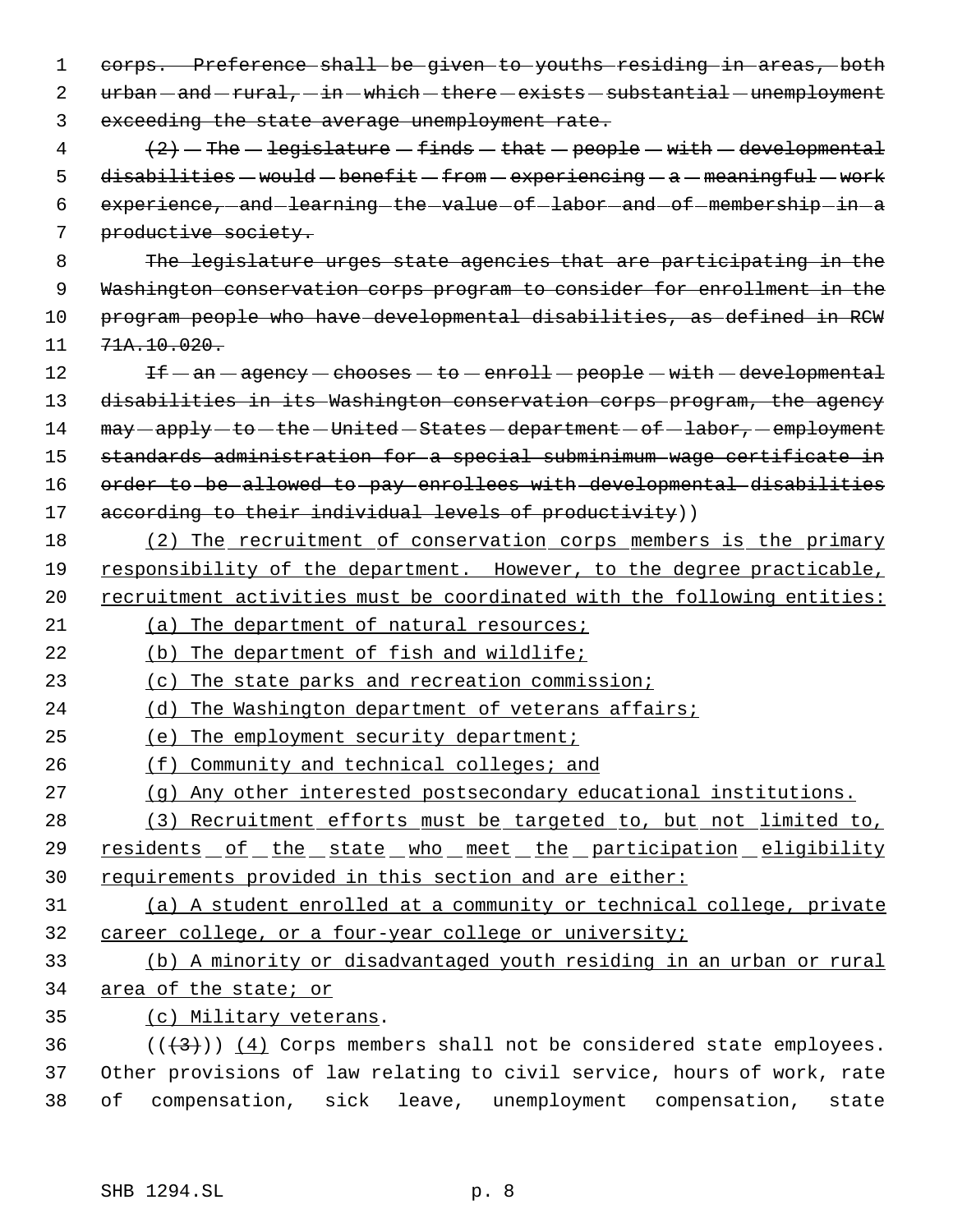1 retirement plans, and vacation leave do not apply to the Washington 2 conservation corps except for the crew supervisors, who shall be 3 project employees, and the administrative and supervisory personnel.

 4 (((4) Enrollment shall be for a period of six months which may be 5 extended for additional six month periods by mutual agreement of the 6 corps and the corps member, not to exceed two years. Corps members 7 shall be reimbursed at the minimum wage rate established by state or 8 federal law, whichever is higher, which may be increased by up to five 9 percent for each additional six-month period worked: PROVIDED, That if 10 agencies elect to run a residential program, the appropriate costs for 11 room and board shall be deducted from the corps member's paycheck as 12 provided in chapter 43.220 RCW.

13 (5)) (5) Except as otherwise provided in this section, 14 participation as a corps member is for an initial period of three 15 months. The enrollment period may be extended for additional three-16 month periods by mutual agreement of the department and the corps 17 member, not to exceed two years.

18 (6)(a) Corps members are to be available at all times for emergency 19 response services coordinated through the department ((of community, 20 trade, and economic development)) or other public agency. Duties may 21 include sandbagging and flood cleanup, oil spill response, wildfire 22 suppression, search and rescue, and other functions in response to 23 emergencies.

24 (b) Corps members may be assigned to longer-term specialized crews 25 not subject to the temporal limitations of service otherwise imposed by 26 this section when longer-term commitments satisfy the specialized needs 27 of the department, an agency partner, or other service contractee.

28 **Sec. 8.** RCW 43.220.170 and 1983 1st ex.s. c 40 s 17 are each 29 amended to read as follows:

30 The services of corps members ((placed with agencies listed in RCW 31 43.220.020)) are exempt from unemployment compensation coverage under 32 RCW 50.44.040 $((+5))$   $(4)$  and the enrollees shall be so advised by the 33 department.

34 **Sec. 9.** RCW 43.220.231 and 1999 c 280 s 7 are each amended to read 35 as follows:

36 (1) An amount not to exceed five percent of the funds available for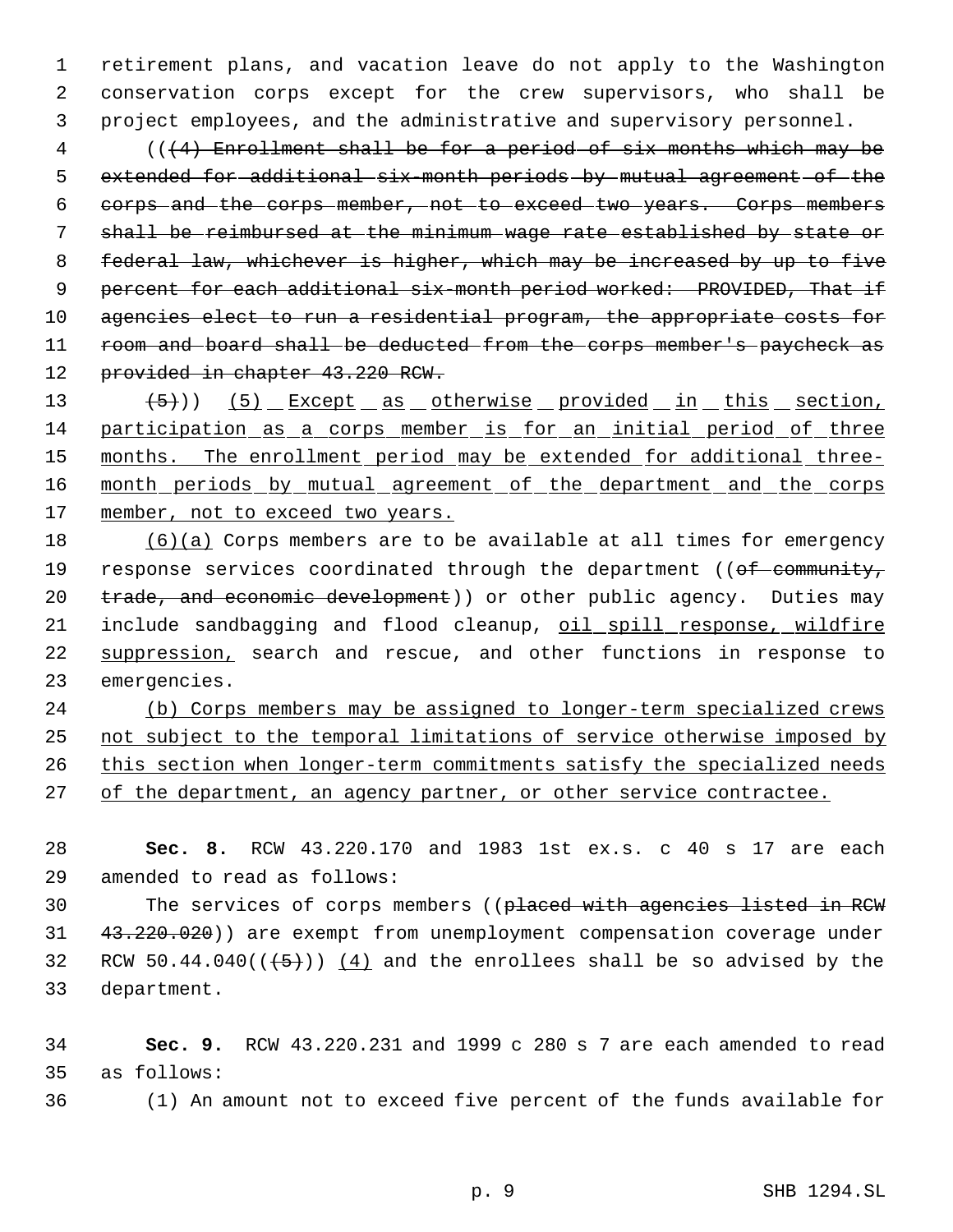1 the Washington conservation corps may be expended on agency 2 administrative costs. ((Agency-administrative-costs-are-indirect 3 expenses such as personnel, payroll, contract administration, fiscal 4 services, and other overhead costs.))

 5 (2) An amount not to exceed twenty percent of the funds available 6 for the Washington conservation corps may be expended for costs 7 included in subsection (1) of this section and program support costs. 8 ((Program - support - costs - include, - but - are - not - limited - to, - program 9 planning, development of reports, job and career training, uniforms and 10 equipment, and standard office space and utilities. Program support 11 costs - do - not - include - direct - scheduling - and - supervision - of - corps 12 members.))

13 (3) A minimum of eighty percent of the funds available for the 14 Washington conservation corps shall be expended for corps member 15 salaries and benefits and for direct supervision of corps members.

16 (4) Consistent with any fund source requirements, any state agency using federal funds to sponsor fee-for-service Washington conservation corps crews must contract with the Washington department of veterans 19 affairs for at least five percent of the federal funding to sponsor veteran conservation corps crews operating under RCW 43.60A.150. This requirement applies statewide.

22 **Sec. 10.** RCW 43.220.250 and 1985 c 230 s 5 are each amended to 23 read as follows:

24 A nonprofit corporation which contracts with ((an agency listed in 25 RCW - 43.220.020)) the department to provide a specific service, 26 appropriate for the administration of this chapter which the ((ageney)) 27 department cannot otherwise provide, may be reimbursed at the 28 discretion of the ((ageney)) department for the reasonable costs the 29 ((agency)) department would absorb for providing those services.

30 NEW SECTION. **Sec. 11.** A new section is added to chapter 43.220 31 RCW to read as follows:

 (1) The director of the department of ecology and the commissioner of public lands shall jointly host an annual meeting with other corps program participants to serve as a forum for the partner agencies to provide guidance and feedback concerning the management and function of the corps.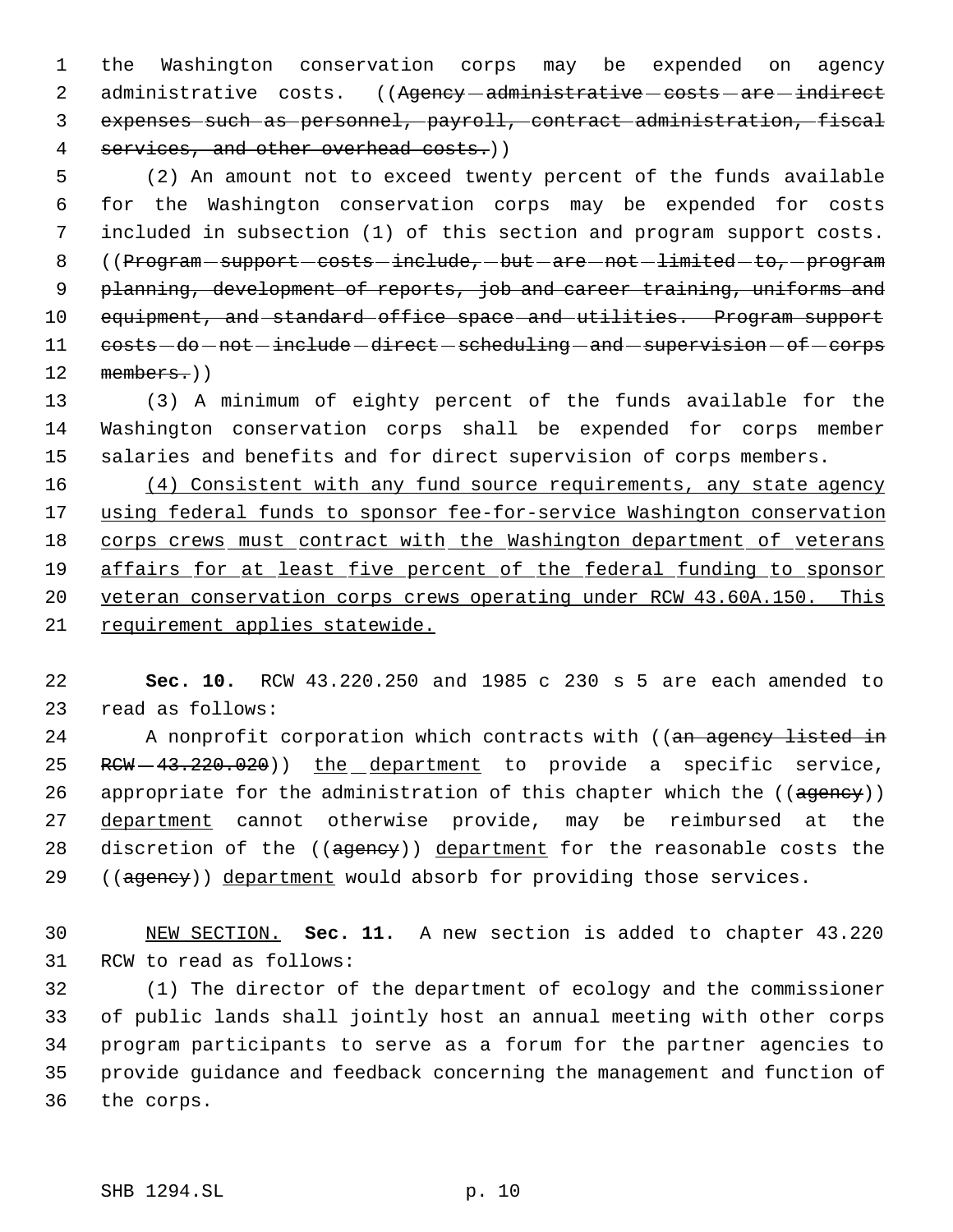(2) At a minimum, representatives of the following must be invited to participate at the annual meeting: The department of fish and wildlife; the state parks and recreation commission; the Puget Sound partnership; the department of veterans affairs; the employment security department; the Washington commission for national and community service; conservation districts; the state conservation commission; the salmon recovery funding board; the recreation and conservation office; the department of commerce; the department of health; or any similar successor organizations and any appropriate nonprofit organizations, including those engaged in service corps projects.

(3) Annual meeting participants shall, at a minimum:

 (a) Review the conservation corps projects completed in the previous year, including an analysis of successes and opportunities for 15 improvement; and

 (b) Establish a work plan for the coming year, including the setting of annual priorities or criteria consistent with this chapter to guide crew development and the development of plans to pursue funding from various sources to expand the conservation corps.

 NEW SECTION. **Sec. 12.** A new section is added to chapter 43.30 RCW under the subchapter heading "Part 5 Powers and Duties--General" to read as follows:

 The department shall cooperate, when appropriate, as a partner in the Washington conservation corps established in chapter 43.220 RCW.

 **Sec. 13.** RCW 43.60A.152 and 2007 c 451 s 5 are each amended to read as follows:

 $((+1))$  The department shall collaborate with the ((state 28 agencies)) department of ecology and the department of natural 29 resources and any of its partnering agencies in implementing the Washington conservation corps, created in chapter 43.220 RCW, to maximize the utilization of both conservation corps programs. These agencies shall work together to identify stewardship and maintenance 33 projects on ((agency-managed)) public lands that are suitable for work by veterans conservation corps enrollees. The department may expend funds appropriated to the veterans conservation corps program to defray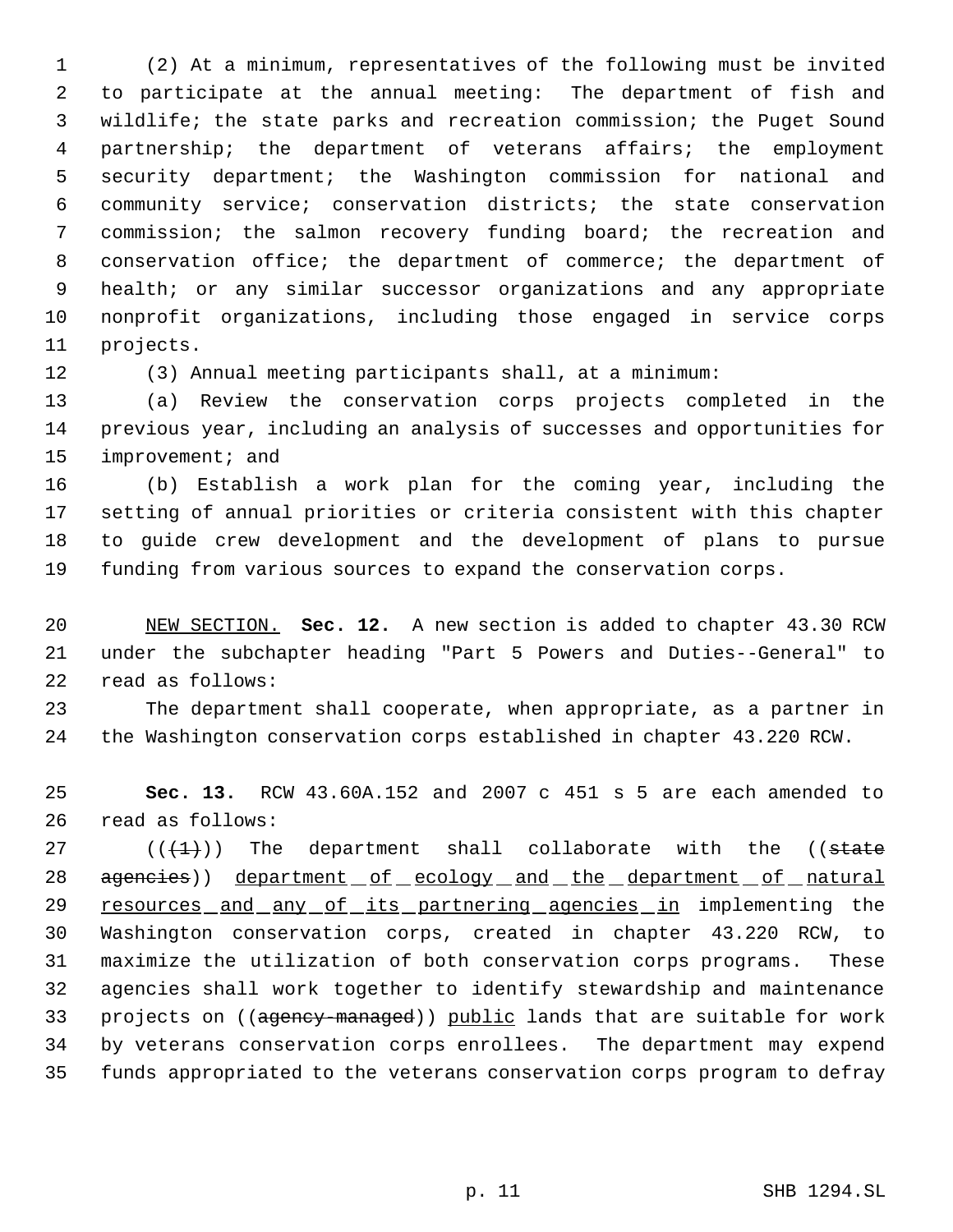the costs of education, training, and certification associated with the enrollees participating in such projects.

 ( $(\frac{2}{2})$  By September 30, 2007, the department, in conjunction with 4 the state agencies identified in subsection (1) of this section, shall provide to the office of financial management and to the appropriate committees of the senate and house of representatives a report that:

7 (a) -Identifies - projects - on - state - agency-managed - lands - that - are 8  $currenty - planned - for - vectors - conservation - corps - enriched$ participation;

 (b) Identifies additional projects on state agency-managed lands 11 that  $-$  are  $-$  suitable  $-$  for  $-$  veterans  $-$  conservation  $-$  corps  $-$  enrollee 12 participation and for which funding is currently in place for such 13 participation; and

 (c) Identifies additional projects on state agency-managed lands for which project implementation has been funded or is included in the 16 agency's multibiennial stewardship plans, and that are suitable for 17 veterans conservation corps enrollee participation in the event that 18 additional - funding - is - provided - to - the - department - for - associated 19 training, education, and certification.))

 **Sec. 14.** RCW 79A.05.545 and 1999 c 249 s 701 are each amended to read as follows:

22 The commission shall cooperate ((in-implementing-and-operating 23 the)), when appropriate, as a partner in the Washington conservation 24 corps ((as required by)) established in chapter 43.220 RCW.

 NEW SECTION. **Sec. 15.** A new section is added to chapter 77.12 RCW to read as follows:

 The department shall cooperate, when appropriate, as a partner in the Washington conservation corps established in chapter 43.220 RCW.

 **Sec. 16.** RCW 77.85.130 and 2007 c 341 s 36 and 2007 c 257 s 1 are each reenacted and amended to read as follows:

 (1) The salmon recovery funding board shall develop procedures and criteria for allocation of funds for salmon habitat projects and salmon recovery activities on a statewide basis to address the highest priorities for salmon habitat protection and restoration. To the extent practicable the board shall adopt an annual allocation of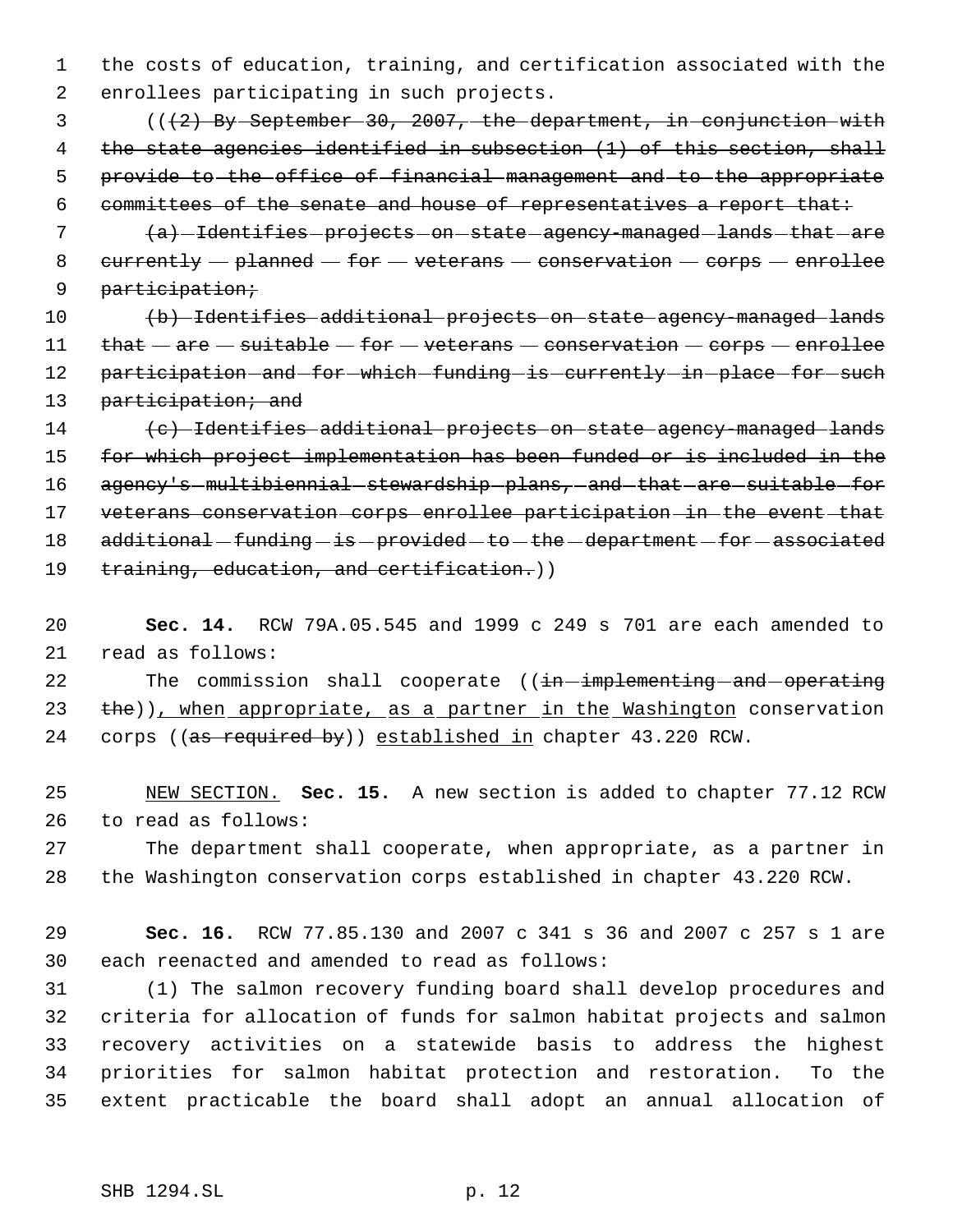funding. The allocation should address both protection and restoration of habitat, and should recognize the varying needs in each area of the state on an equitable basis. The board has the discretion to partially fund, or to fund in phases, salmon habitat projects. The board may annually establish a maximum amount of funding available for any individual project, subject to available funding. No projects required solely as a mitigation or a condition of permitting are eligible for funding.

 (2)(a) In evaluating, ranking, and awarding funds for projects and activities the board shall give preference to projects that:

 (i) Are based upon the limiting factors analysis identified under RCW 77.85.060;

 (ii) Provide a greater benefit to salmon recovery based upon the stock status information contained in the department of fish and wildlife salmonid stock inventory (SASSI), the salmon and steelhead habitat inventory and assessment project (SSHIAP), and any comparable science-based assessment when available;

(iii) Will benefit listed species and other fish species;

(iv) Will preserve high quality salmonid habitat;

 (v) Are included in a regional or watershed-based salmon recovery plan that accords the project, action, or area a high priority for funding;

 (vi) Are, except as provided in RCW 77.85.240, sponsored by an entity that is a Puget Sound partner, as defined in RCW 90.71.010; and

 (vii) Are projects referenced in the action agenda developed by the Puget Sound partnership under RCW 90.71.310.

 (b) In evaluating, ranking, and awarding funds for projects and activities the board shall also give consideration to projects that:

(i) Are the most cost-effective;

(ii) Have the greatest matched or in-kind funding;

 (iii) Will be implemented by a sponsor with a successful record of project implementation;

33 (iv) Involve members of the Washington conservation corps 34 established in chapter 43.220 RCW or the veterans conservation corps established in RCW 43.60A.150; and

(v) Are part of a regionwide list developed by lead entities.

 (3) The board may reject, but not add, projects from a habitat project list submitted by a lead entity for funding.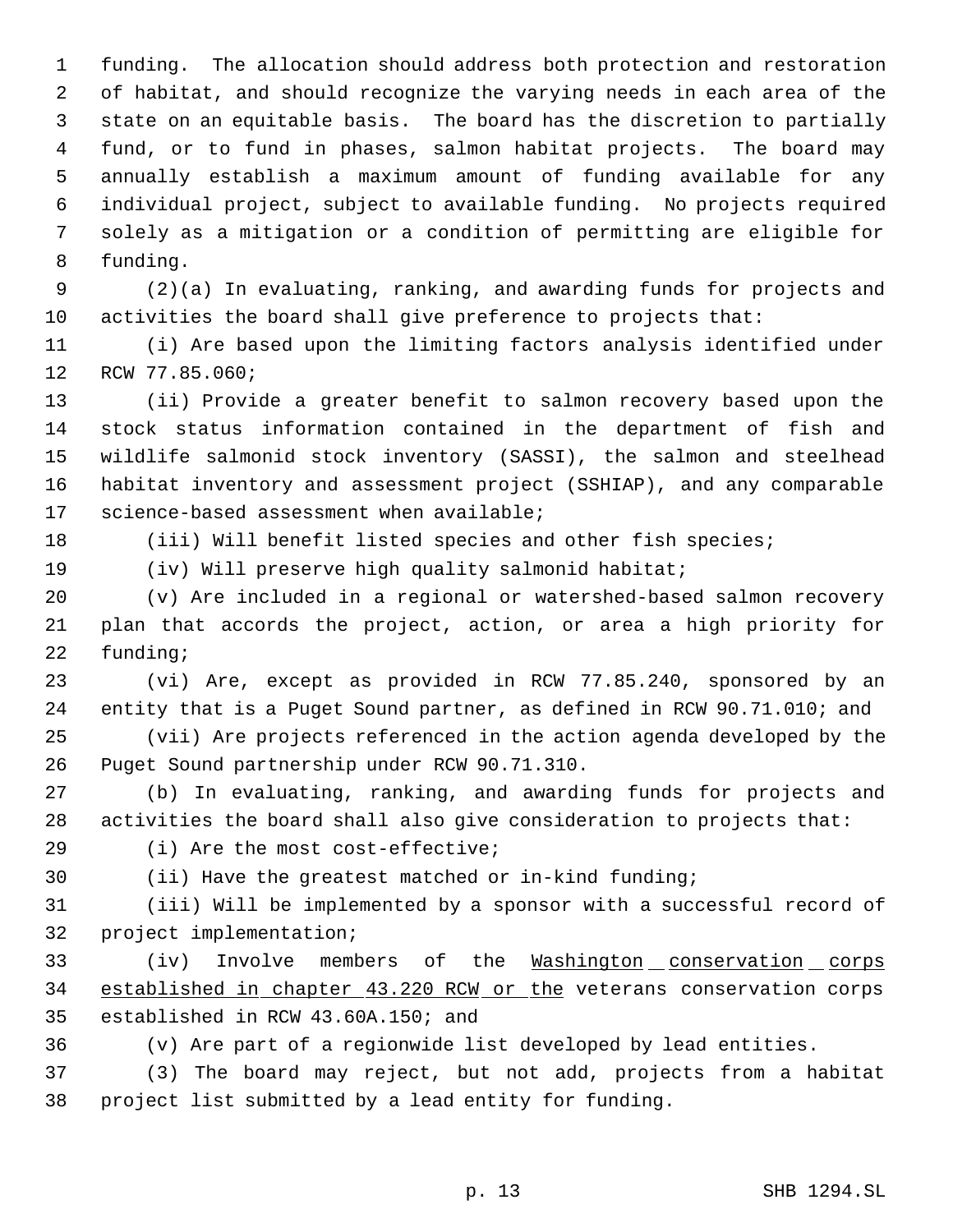(4) The board shall establish criteria for determining when block grants may be made to a lead entity. The board may provide block grants to the lead entity to implement habitat project lists developed under RCW 77.85.050, subject to available funding. The board shall determine an equitable minimum amount of project funds for each recovery region, and shall distribute the remainder of funds on a competitive basis. The board may also provide block grants to the lead entity or regional recovery organization to assist in carrying out functions described under this chapter. Block grants must be expended consistent with the priorities established for the board in subsection (2) of this section. Lead entities or regional recovery organizations receiving block grants under this subsection shall provide an annual report to the board summarizing how funds were expended for activities consistent with this chapter, including the types of projects funded, project outcomes, monitoring results, and administrative costs.

 (5) The board may waive or modify portions of the allocation procedures and standards adopted under this section in the award of grants or loans to conform to legislative appropriations directing an alternative award procedure or when the funds to be awarded are from federal or other sources requiring other allocation procedures or standards as a condition of the board's receipt of the funds. The board shall develop an integrated process to manage the allocation of funding from federal and state sources to minimize delays in the award of funding while recognizing the differences in state and legislative appropriation timing.

 (6) The board may award a grant or loan for a salmon recovery project on private or public land when the landowner has a legal obligation under local, state, or federal law to perform the project, when expedited action provides a clear benefit to salmon recovery, and there will be harm to salmon recovery if the project is delayed. For purposes of this subsection, a legal obligation does not include a project required solely as a mitigation or a condition of permitting.

 (7) Property acquired or improved by a project sponsor may be conveyed to a federal agency if: (a) The agency agrees to comply with all terms of the grant or loan to which the project sponsor was obligated; or (b) the board approves: (i) Changes in the terms of the grant or loan, and the revision or removal of binding deed of right instruments; and (ii) a memorandum of understanding or similar document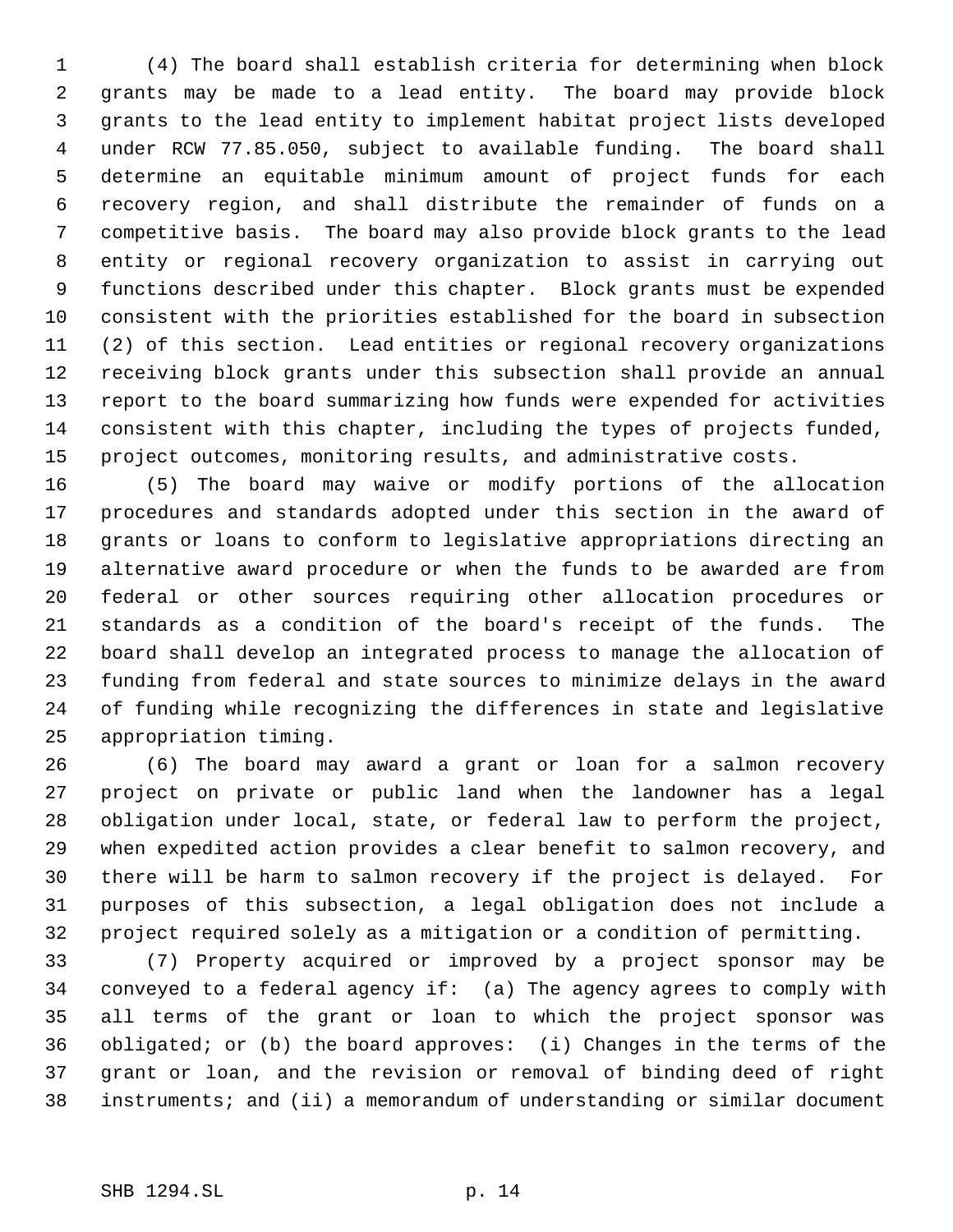ensuring that the facility or property will retain, to the extent feasible, adequate habitat protections; and (c) the appropriate legislative authority of the county or city with jurisdiction over the project area approves the transfer and provides notification to the board.

 (8) Any project sponsor receiving funding from the salmon recovery funding board that is not subject to disclosure under chapter 42.56 RCW must, as a mandatory contractual prerequisite to receiving the funding, agree to disclose any information in regards to the expenditure of that funding as if the project sponsor was subject to the requirements of chapter 42.56 RCW.

 (9) After January 1, 2010, any project designed to address the restoration of Puget Sound may be funded under this chapter only if the project is not in conflict with the action agenda developed by the Puget Sound partnership under RCW 90.71.310.

 NEW SECTION. **Sec. 17.** The following acts or parts of acts are each repealed:

 (1) RCW 43.220.010 (Legislative declaration) and 1983 1st ex.s. c 40 s 2;

 (2) RCW 43.220.030 (Program goals) and 1999 c 280 s 2, 1987 c 367 s 1, & 1983 1st ex.s. c 40 s 3;

 (3) RCW 43.220.080 (Selection of corps members--Development of corps program) and 1983 1st ex.s. c 40 s 8;

 (4) RCW 43.220.090 (Conservation corps established in department of ecology--Work project areas) and 1994 c 264 s 33 & 1983 1st ex.s. c 40 s 9;

 (5) RCW 43.220.120 (Conservation corps established in department of fish and wildlife--Work project areas) and 1999 c 280 s 6, 1994 c 264 s 34, 1988 c 36 s 24, & 1983 1st ex.s. c 40 s 12;

 (6) RCW 43.220.130 (Conservation corps established in department of natural resources--Work project areas) and 1983 1st ex.s. c 40 s 13;

 (7) RCW 43.220.160 (Conservation corps established in state parks and recreation commission--Work project areas) and 1999 c 249 s 702 & 1983 1st ex.s. c 40 s 16;

 (8) RCW 43.220.180 (Identification of historic properties and sites in need of rehabilitation or renovation--Use of corps members) and 1983 1st ex.s. c 40 s 18;